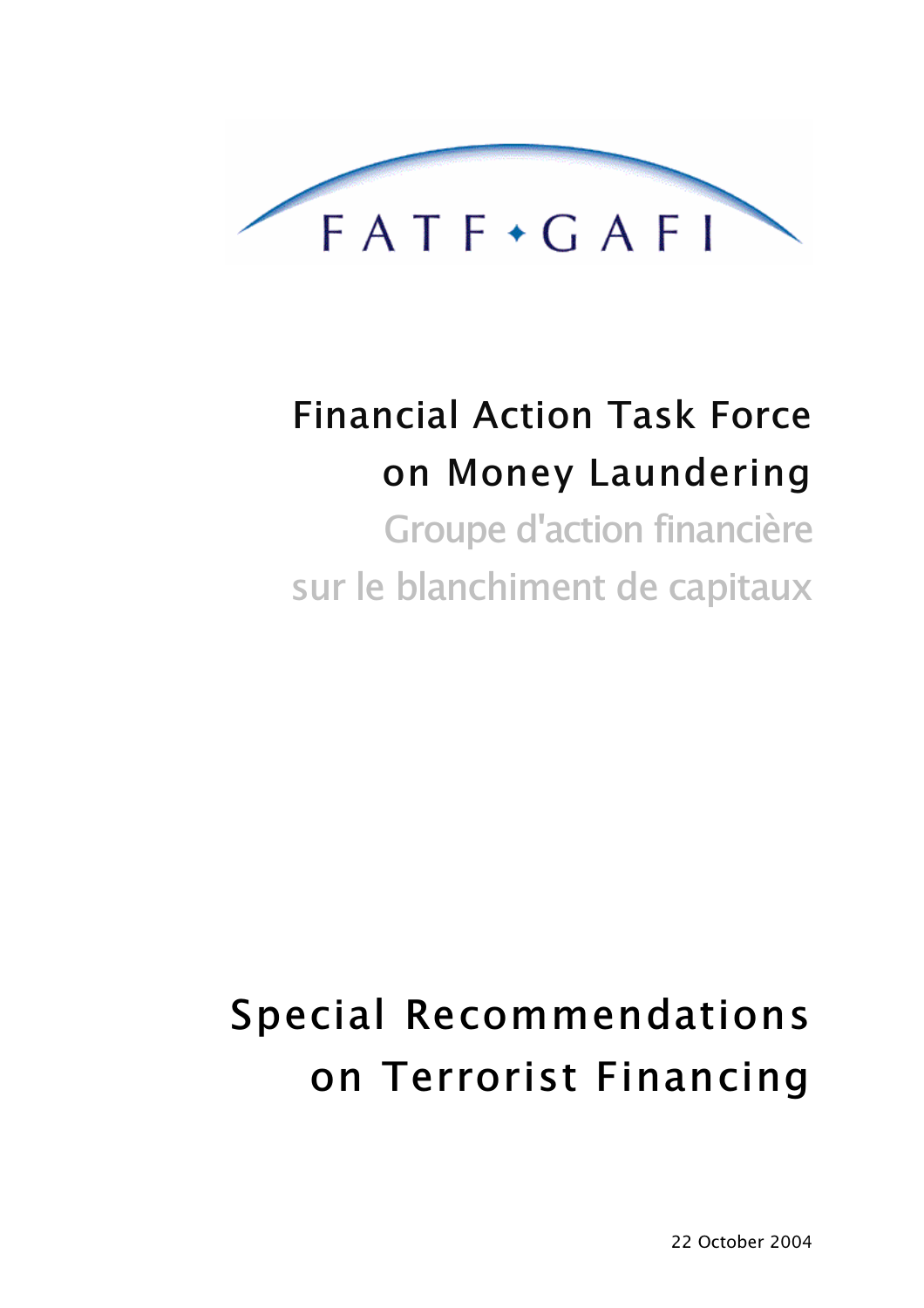# FATF Special Recommendations on Terrorist Financing

Recognising the vital importance of taking action to combat the financing of terrorism, the FATF has agreed these Recommendations, which, when combined with the FATF Forty Recommendations on money laundering, set out the basic framework to detect, prevent and suppress the financing of terrorism and terrorist acts.

# I. Ratification and implementation of UN instruments

Each country should take immediate steps to ratify and to implement fully the 1999 United Nations International Convention for the Suppression of the Financing of Terrorism.

Countries should also immediately implement the United Nations resolutions relating to the prevention and suppression of the financing of terrorist acts, particularly United Nations Security Council Resolution 1373.

### II. Criminalising the financing of terrorism and associated money laundering

Each country should criminalise the financing of terrorism, terrorist acts and terrorist organisations. Countries should ensure that such offences are designated as money laundering predicate offences.

#### III. Freezing and confiscating terrorist assets

Each country should implement measures to freeze without delay funds or other assets of terrorists, those who finance terrorism and terrorist organisations in accordance with the United Nations resolutions relating to the prevention and suppression of the financing of terrorist acts.

Each country should also adopt and implement measures, including legislative ones, which would enable the competent authorities to seize and confiscate property that is the proceeds of, or used in, or intended or allocated for use in, the financing of terrorism, terrorist acts or terrorist organisations.

#### IV. Reporting suspicious transactions related to terrorism

If financial institutions, or other businesses or entities subject to anti-money laundering obligations, suspect or have reasonable grounds to suspect that funds are linked or related to, or are to be used for terrorism, terrorist acts or by terrorist organisations, they should be required to report promptly their suspicions to the competent authorities.

#### V. International Co-operation

Each country should afford another country, on the basis of a treaty, arrangement or other mechanism for mutual legal assistance or information exchange, the greatest possible measure of assistance in connection with criminal, civil enforcement, and administrative investigations, inquiries and proceedings relating to the financing of terrorism, terrorist acts and terrorist organisations.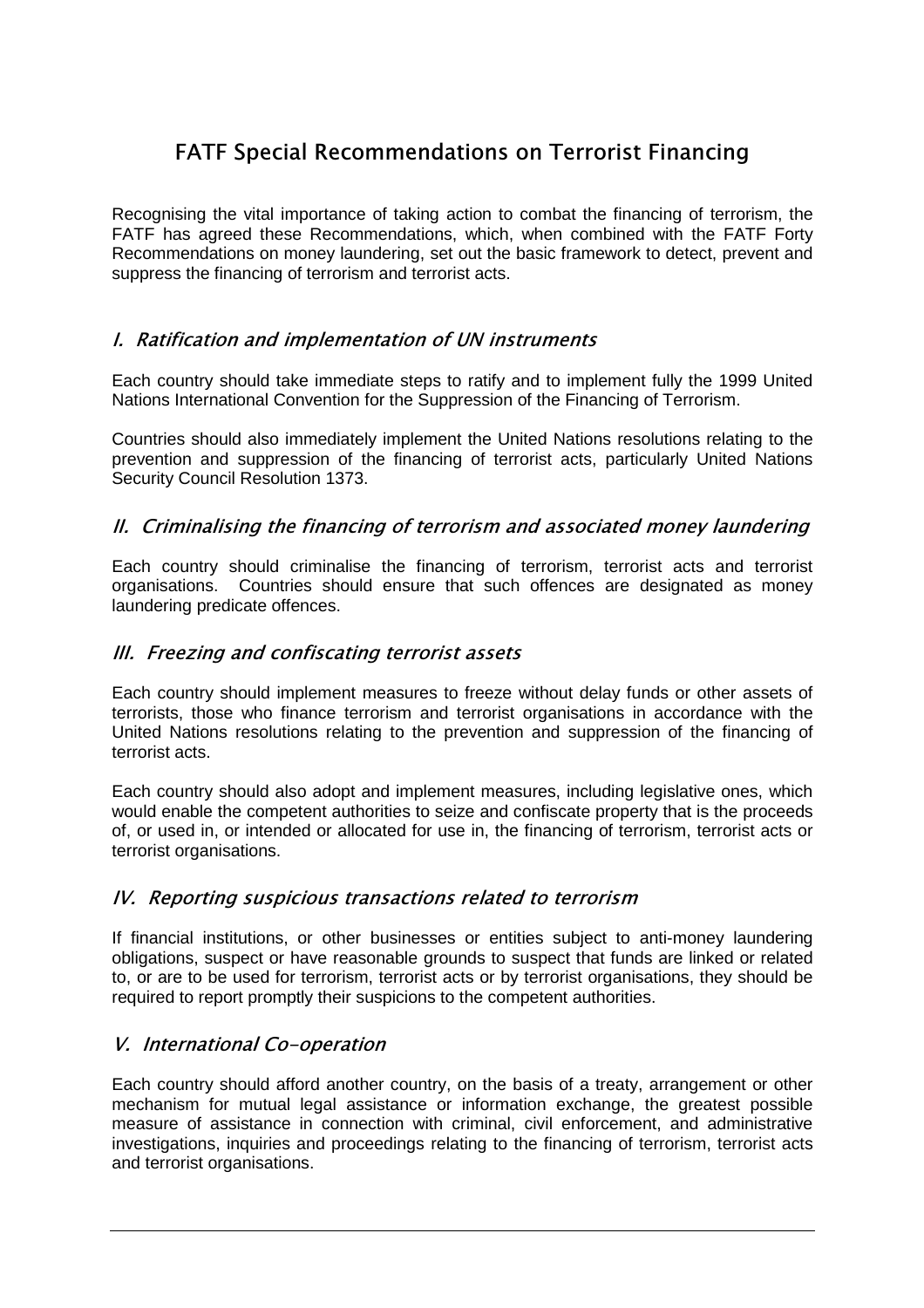Countries should also take all possible measures to ensure that they do not provide safe havens for individuals charged with the financing of terrorism, terrorist acts or terrorist organisations, and should have procedures in place to extradite, where possible, such individuals.

# VI. Alternative Remittance

Each country should take measures to ensure that persons or legal entities, including agents, that provide a service for the transmission of money or value, including transmission through an informal money or value transfer system or network, should be licensed or registered and subject to all the FATF Recommendations that apply to banks and non-bank financial institutions. Each country should ensure that persons or legal entities that carry out this service illegally are subject to administrative, civil or criminal sanctions.

# **VII.** Wire transfers

Countries should take measures to require financial institutions, including money remitters, to include accurate and meaningful originator information (name, address and account number) on funds transfers and related messages that are sent, and the information should remain with the transfer or related message through the payment chain.

Countries should take measures to ensure that financial institutions, including money remitters, conduct enhanced scrutiny of and monitor for suspicious activity funds transfers which do not contain complete originator information (name, address and account number).

# VIII. Non-profit organisations

Countries should review the adequacy of laws and regulations that relate to entities that can be abused for the financing of terrorism. Non-profit organisations are particularly vulnerable, and countries should ensure that they cannot be misused:

- (i) by terrorist organisations posing as legitimate entities;
- (ii) to exploit legitimate entities as conduits for terrorist financing, including for the purpose of escaping asset freezing measures; and
- (iii) to conceal or obscure the clandestine diversion of funds intended for legitimate purposes to terrorist organisations.

### **IX. Cash Couriers**

Countries should have measures in place to detect the physical cross-border transportation of currency and bearer negotiable instruments, including a declaration system or other disclosure obligation.

Countries should ensure that their competent authorities have the legal authority to stop or restrain currency or bearer negotiable instruments that are suspected to be related to terrorist financing or money laundering, or that are falsely declared or disclosed.

Countries should ensure that effective, proportionate and dissuasive sanctions are available to deal with persons who make false declaration(s) or disclosure(s). In cases where the currency or bearer negotiable instruments are related to terrorist financing or money laundering, countries should also adopt measures, including legislative ones consistent with